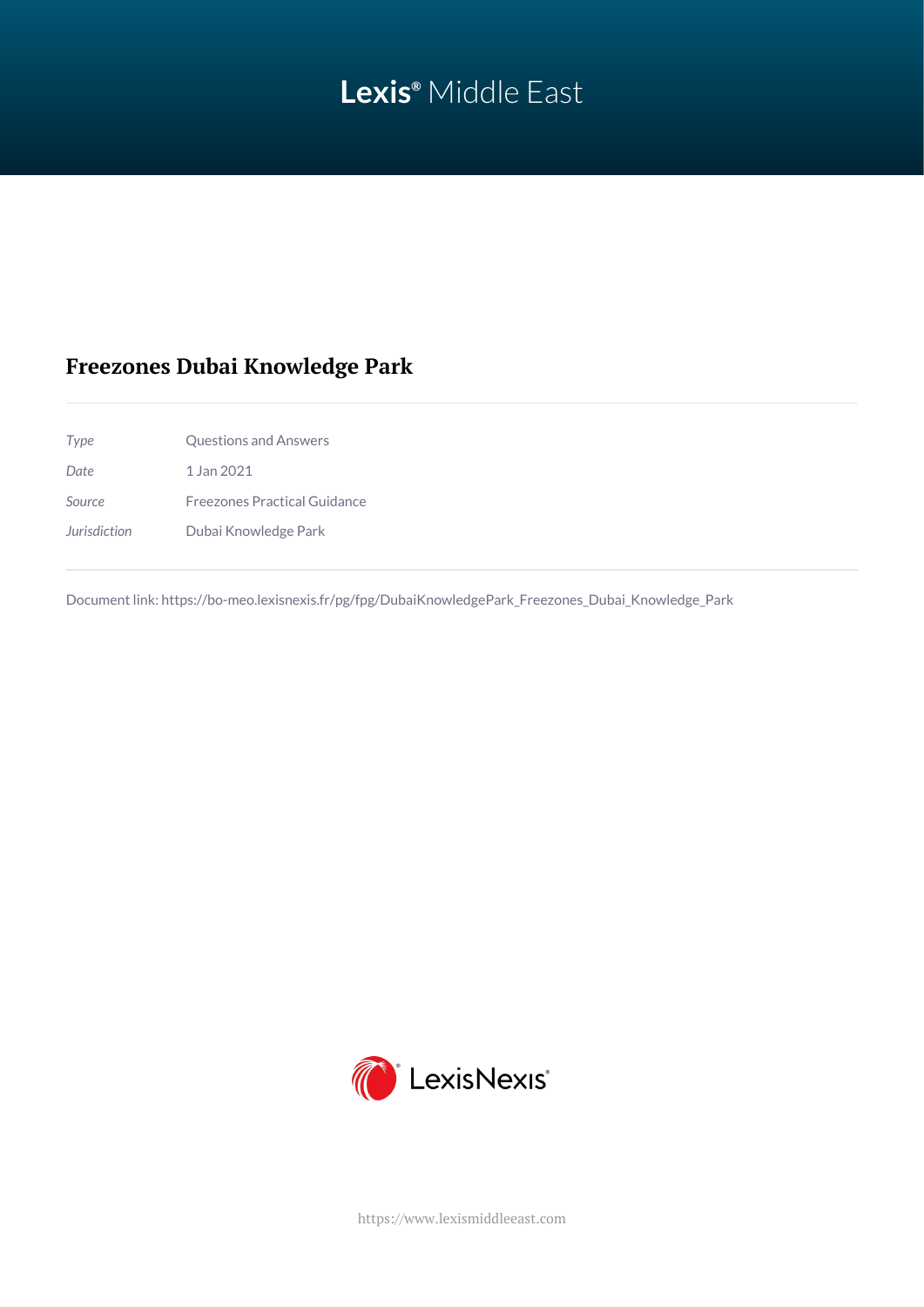# **Table of contents**

| 4. What are the key areas of UAE and Emirate legislation businesses operating in this freezone must still comply with? What   |
|-------------------------------------------------------------------------------------------------------------------------------|
| 5. What are the key UAE and Emirate onshore agencies a business operating in this freezone would need to register or comply   |
|                                                                                                                               |
|                                                                                                                               |
|                                                                                                                               |
|                                                                                                                               |
|                                                                                                                               |
|                                                                                                                               |
|                                                                                                                               |
|                                                                                                                               |
|                                                                                                                               |
| 15. Are there any specific rules governing when moveable property in removed from the freezone area or transferred into the   |
|                                                                                                                               |
| 17. Is there any specific ongoing regulation or monitoring of firms operating as particular types of company by this freezone |
|                                                                                                                               |
|                                                                                                                               |
|                                                                                                                               |
|                                                                                                                               |
|                                                                                                                               |
|                                                                                                                               |
|                                                                                                                               |
|                                                                                                                               |
|                                                                                                                               |
| 27. Is it possible to apply for a building permit in this freezone? How is this done and what steps are required?  5          |
| 28. What environmental requirements must construction companies building in this freezone consider, e.g. form of building,    |
|                                                                                                                               |
|                                                                                                                               |
|                                                                                                                               |
|                                                                                                                               |
|                                                                                                                               |
|                                                                                                                               |

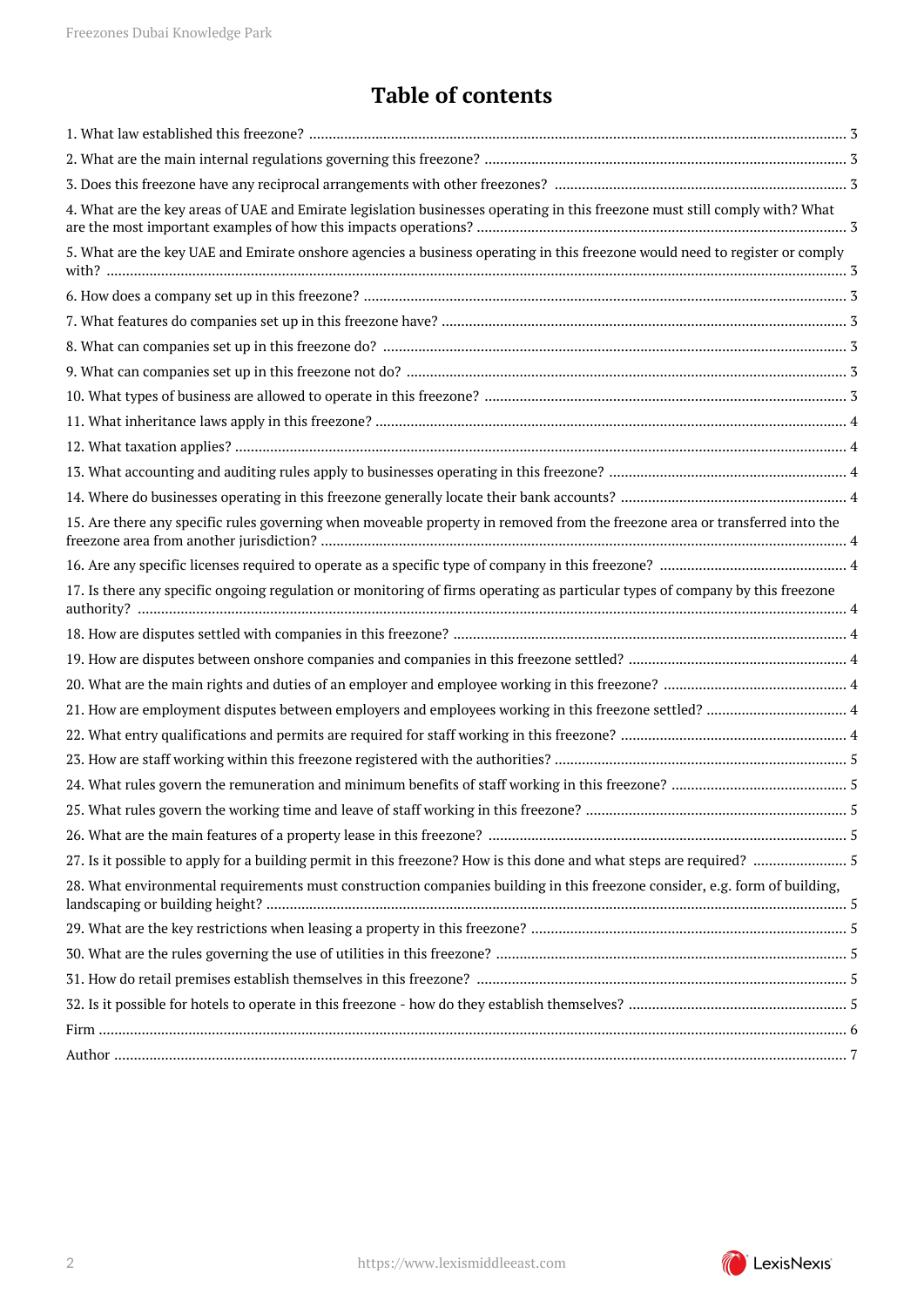# <span id="page-2-0"></span>**1. What law established this freezone?**

This freezone was established by Dubai Law No. 1/2000 issued on 29 January 2000.

#### <span id="page-2-1"></span>**2. What are the main internal regulations governing this freezone?**

The regulations governing the Dubai Creative Clusters (DCC) were the Dubai Technology and Media Free Zone Companies Regulations 2003.

In 2016, the Dubai Creative Clusters Private Companies Regulations were issued to replace the 2003 Regulations.

#### <span id="page-2-2"></span>**3. Does this freezone have any reciprocal arrangements with other freezones?**

There are presently no arrangements between this freezone and other freezone areas. However, it is now much easier to transfer a visa to and from the Dubai Multi Commodities Centre.

### <span id="page-2-3"></span>**4. What are the key areas of UAE and Emirate legislation businesses operating in this freezone must still comply with? What are the most important examples of how this impacts operations?**

DCC regulations and laws govern DCC companies, but when these laws and regulations are silent, Federal Law No. 2/2015, The UAE Commercial Company Law, will apply. Other laws the DCC needs to comply with includes Federal Law No. 11/1992, the UAE Commercial Transactions Law, and Federal Law No.18/1993, The UAE Civil Procedure Code. Federal Law No. 9/1992 has been amended and is now Federal Law No. 10/2014.

# <span id="page-2-4"></span>**5. What are the key UAE and Emirate onshore agencies a business operating in this freezone would need to register or comply with?**

For legal and administrative transactions and procedures, including issues relating to visas and immigration, DCC companies will usually directly deal with the DCC Authorities. If it is a DCC company then it will follow the rules and regulations given under the DCC regulations but if it is not then it will need to apply for licenses for fine arts training, educational service support, child skills development etc first. The company then has to register the company according to the regulations provided by the Dubai Technology and Media Free Zone Authority.

#### <span id="page-2-5"></span>**6. How does a company set up in this freezone?**

Initially, there is a pre-approval required where the business proposal will be reviewed, including the business's documentation and details of the shareholders and other departments. When granted pre-approval, a lease agreement for business premises will be entered into.

The DCC legal and financial department will then review the documentation for final approval. An invoice will then be issued by the DCC for the registration and licensing of the entity which will include the office rent. The license will be granted only once the invoice has cleared and receipt of the entire share capital is received (in the case of limited liability companies).

The documentation required to register a company within the free zone includes: details and passport copies of the shareholder, manager, and director, the company incorporation certificate, the business plan, a NOC, MAA, share capital proof, resolution for incorporation, and bank reference letter.

# <span id="page-2-6"></span>**7. What features do companies set up in this freezone have?**

Foreign investors usually adopt a business establishment by opening a branch office or incorporating a limited liability company as the business can be 100% foreign owned, therefore the company can take full control of the business as there is not the UAE sponsor requirement. The DDC is known for its excellent location and strong legal framework. Additionally, the free zone is appealing as it offers 100% repatriation of capital and profits and is exempt from corporate tax and customs duty.

# <span id="page-2-7"></span>**8. What can companies set up in this freezone do?**

The types of businesses permitted to operate within the freezone are divided into four categories: Information and communication technology (ICT), education, science and media. These are further sub-divided into:

- ITC Cluster: Dubai Outsource Zone and Dubai Internet City
- Media Cluster: Dubai Media City, International Production Zone and Dubai Studio City
- Education Cluster: Dubai International Academy City and Dubai Knowledge Village.
- Science: Dubiotech and Embark, Healthcare City.

#### <span id="page-2-8"></span>**9. What can companies set up in this freezone not do?**

All entities carrying out business in the DCC should hold a license of authorisation and function as per the license.

#### <span id="page-2-9"></span>**10. What types of business are allowed to operate in this freezone?**

A limited liability company, a branch office of a foreign company, or a branch office of a UAE company and freelancing.

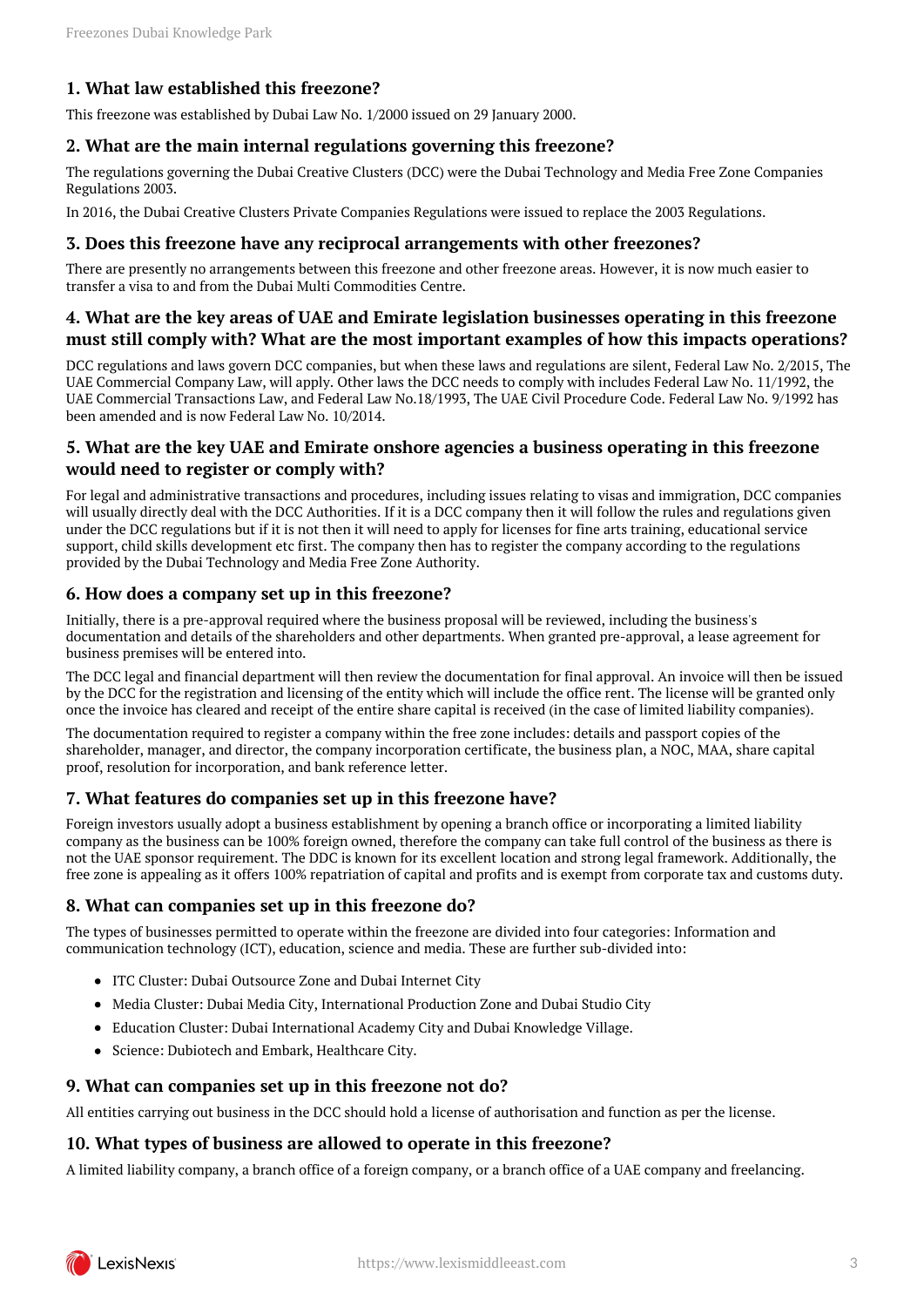# <span id="page-3-0"></span>**11. What inheritance laws apply in this freezone?**

The laws of the UAE govern the DCC. The Shari'a principle of inheritance will apply to Muslim individuals and the heir to the estate of a non-Muslim can request the court to enforce the laws of succession of the deceased's home country. The Court can also apply Shari'a to non-Muslims.

# <span id="page-3-1"></span>**12. What taxation applies?**

Under Article 17 of Dubai Law No. 15/2014, all legal entities registered in the DCC are exempt from all taxes including income tax. There is no record kept of the transfer of capital, profits earnt and wages. The DCC also offers a fifty year tax holiday even if a new tax is introduced onshore.

#### <span id="page-3-2"></span>**13. What accounting and auditing rules apply to businesses operating in this freezone?**

All legal entities operating in the DCC should have updated account and finance records. For a limited liable company, accounts should be audited by an accounting firm which is duly licensed and authorised under Dubai laws.

# <span id="page-3-3"></span>**14. Where do businesses operating in this freezone generally locate their bank accounts?**

A business functioning in the DCC locates their bank account in the Emirate of Dubai.

# <span id="page-3-4"></span>**15. Are there any specific rules governing when moveable property in removed from the freezone area or transferred into the freezone area from another jurisdiction?**

The transfer and movement of any goods is governed by Dubai Customs.

#### <span id="page-3-5"></span>**16. Are any specific licenses required to operate as a specific type of company in this freezone?**

The license type will depend on the business activity applied for. For an onshore limited liability company, there might be a requirement to open a branch office.

# <span id="page-3-6"></span>**17. Is there any specific ongoing regulation or monitoring of firms operating as particular types of company by this freezone authority?**

There may be specific permissions required from the federal or local authorities. For instance, a restaurant will need approval from the Dubai Municipality Dubai Control.

### <span id="page-3-7"></span>**18. How are disputes settled with companies in this freezone?**

Disputes arising in this freezone are dealt with by the Courts of Dubai. Unless there is an agreement between both parties to resolve the dispute via an alternative method such as arbitration.

#### <span id="page-3-8"></span>**19. How are disputes between onshore companies and companies in this freezone settled?**

Disputes arising in this freezone are dealt with by the Courts of Dubai. Unless there is an agreement between both parties to resolve the dispute via an alternative method such as arbitration.

# <span id="page-3-9"></span>**20. What are the main rights and duties of an employer and employee working in this freezone?**

The DCC has its own set of rules governing the relationship between an employer and employees, supplementary to UAE labour laws. Federal Law No. 8/1980, The UAE Labour Law, is the main piece of legislation with regulations for the functioning of employment rights and relationships in the DCC. Federal Law No. 8/1980, The UAE Labour Law, compels an employer to enter into a contract with an employee. The employment contract will contain the details of work, such as working hours, wages, the type of work, allowances, leave, salary, etc. The employer is obliged to meet the minimum requirements for pay, working hours, wages, allowances, etc. In return, the employee is required to work and carry out his duties under the contract and as requested by the employer.

#### <span id="page-3-10"></span>**21. How are employment disputes between employers and employees working in this freezone settled?**

Disputes arising between employers and employees are usually handled by an expert team of DCC mediators. However, the DCC does not hold itself responsible for any resolution that takes place between the parties. If DCC mediators are not successful in resolving a dispute, they will issue the claimant with a letter to refer the matter to the labour court.

# <span id="page-3-11"></span>**22. What entry qualifications and permits are required for staff working in this freezone?**

In most cases, employers will assist their employees in obtaining the required permits to work in the DCC. If the employee is an expatriate, the employee will need to be sponsored to work in the freezone legally. The employer will need to enter into a personal secondary agreement with the DCC, after which, the DCC will sponsor the employer's staff on his behalf. Employees who are not sponsored by the DCC require an employment visa sponsored by the DCC and a DCC ID card to legally work in the freezone.

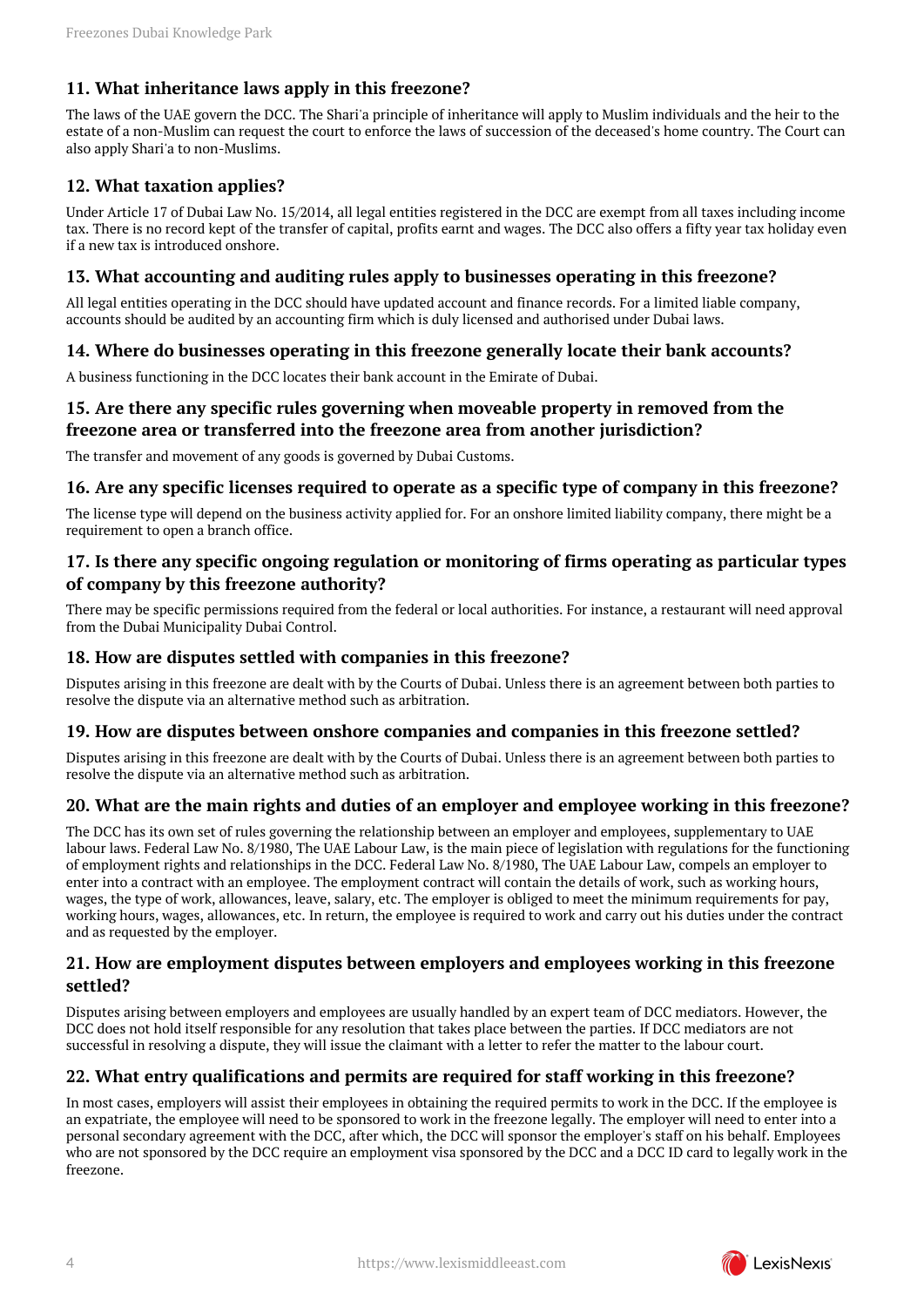# <span id="page-4-0"></span>**23. How are staff working within this freezone registered with the authorities?**

The standard application form and fees for each application have to be complied with by the employer. After receiving a permit to enter, the applicant undertakes a medical test and a medical certificate will be issued. An application then has to be made for a residence visa which is attached to the employee's passport allowing the employee to reside and work in the DCC legally.

# <span id="page-4-1"></span>**24. What rules govern the remuneration and minimum benefits of staff working in this freezone?**

There is no mandatory remuneration or benefits the employer has to provide his employees with. However, it is common practice for employers to provide their staff with at least the minimum wage and allowances for housing and transportation. If the employee is terminated, then the employer should make provisions for the employee to return to his home country, except if the employee is moving to a new employer in the UAE. DCC rules and Federal Law No. 8/1980, The UAE Labour Law, state that the employer must arrange for a medical card and all other necessary costs.

#### <span id="page-4-2"></span>**25. What rules govern the working time and leave of staff working in this freezone?**

Under Federal Law No. 8/1980, The UAE Labour Law, working hours should not exceed 48 in a week (40 hours if a 5-day working week) and 8 in a day (except in the case of industries with the required permission from the authorities). An employer must allow his staff to take an hour break for food, rest, and prayers after every five working hours. Working hours should be flexible and adhere to Ramadan and summer working hours for certain industries. Pregnant women are entitled to 45 days paid leave, and half paid leave if service is less than one year. There is a further allowance of 100 days unpaid in the case of sickness due to pregnancy.

After one year of service, employees are entitled to 30 days leave annually. After six months in the first year, an employee is entitled to two days annual leave per month. All employees are entitled to 90 days sick leave per year of which 15 days are fully paid leave and 30 days half paid.

# <span id="page-4-3"></span>**26. What are the main features of a property lease in this freezone?**

There are a variety of rental spaces made available by the DCC such as office space, retail space, etc. A lease can be for a single unit or multiple stories. The activity of the company will play a role in the type of property available.

#### <span id="page-4-4"></span>**27. Is it possible to apply for a building permit in this freezone? How is this done and what steps are required?**

To obtain a building permit in this freezone, the application should have specific documentation such as; building permit request form, valid site plan; project HSC plan( should be signed and stamped by the company manager); copy of the project manager and team HSC passports; copy of the final design letter; project detail sheet( stamped and signed by a consultant); security cheque; NOC from the master developer and fees of AED 1.00 per square feet ( Minimum AED 9,000).

#### <span id="page-4-5"></span>**28. What environmental requirements must construction companies building in this freezone consider, e.g. form of building, landscaping or building height?**

Any contracting company in Dubai must comply with the regulations set by the Environmental, Safety and Health Department in the Dubai Municipality.

#### <span id="page-4-6"></span>**29. What are the key restrictions when leasing a property in this freezone?**

Any legal entity operating in the DCC will have an office based in the DCC. For a lease agreement, approval from the DCC is mandatory to maintain a license. An office can be rented from the DCC or a private landlord. However, market rates are not applicable and are set by the DCC authorities.

# <span id="page-4-7"></span>**30. What are the rules governing the use of utilities in this freezone?**

The Dubai Electricity and Water Authority and the DU are the service providers in the DCC. Applicable charges are levied for use.

#### <span id="page-4-8"></span>**31. How do retail premises establish themselves in this freezone?**

Retailers can establish themselves in this freezone subject to an allowance from the DCC authorities.

#### <span id="page-4-9"></span>**32. Is it possible for hotels to operate in this freezone - how do they establish themselves?**

Hotels can operate and establish themselves in this freezone, provided they obtain the necessary permissions from the DCC (special approvals will be required).

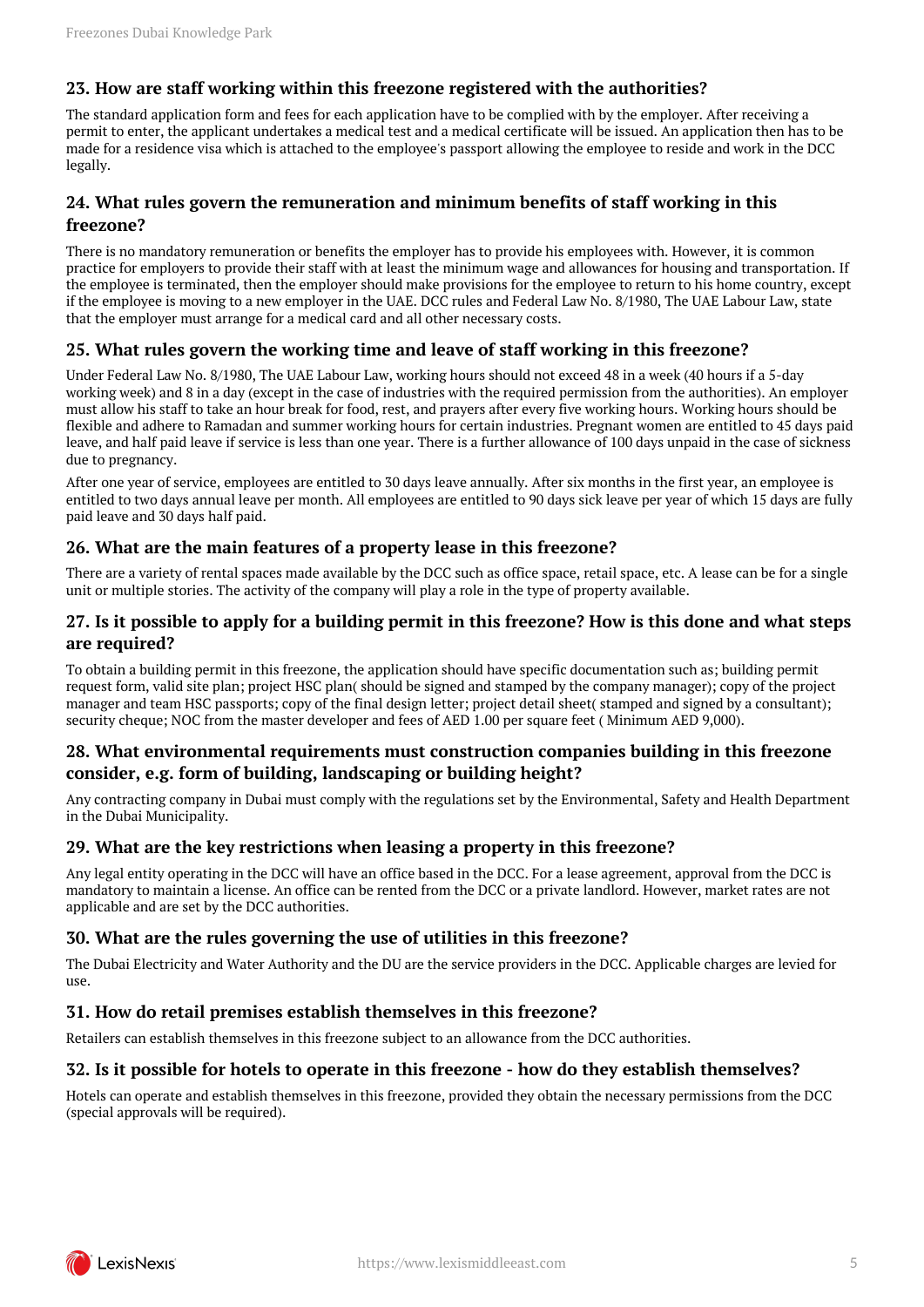Freezones Dubai Knowledge Park

# <span id="page-5-0"></span>**Firm**



**STA Law Firm**